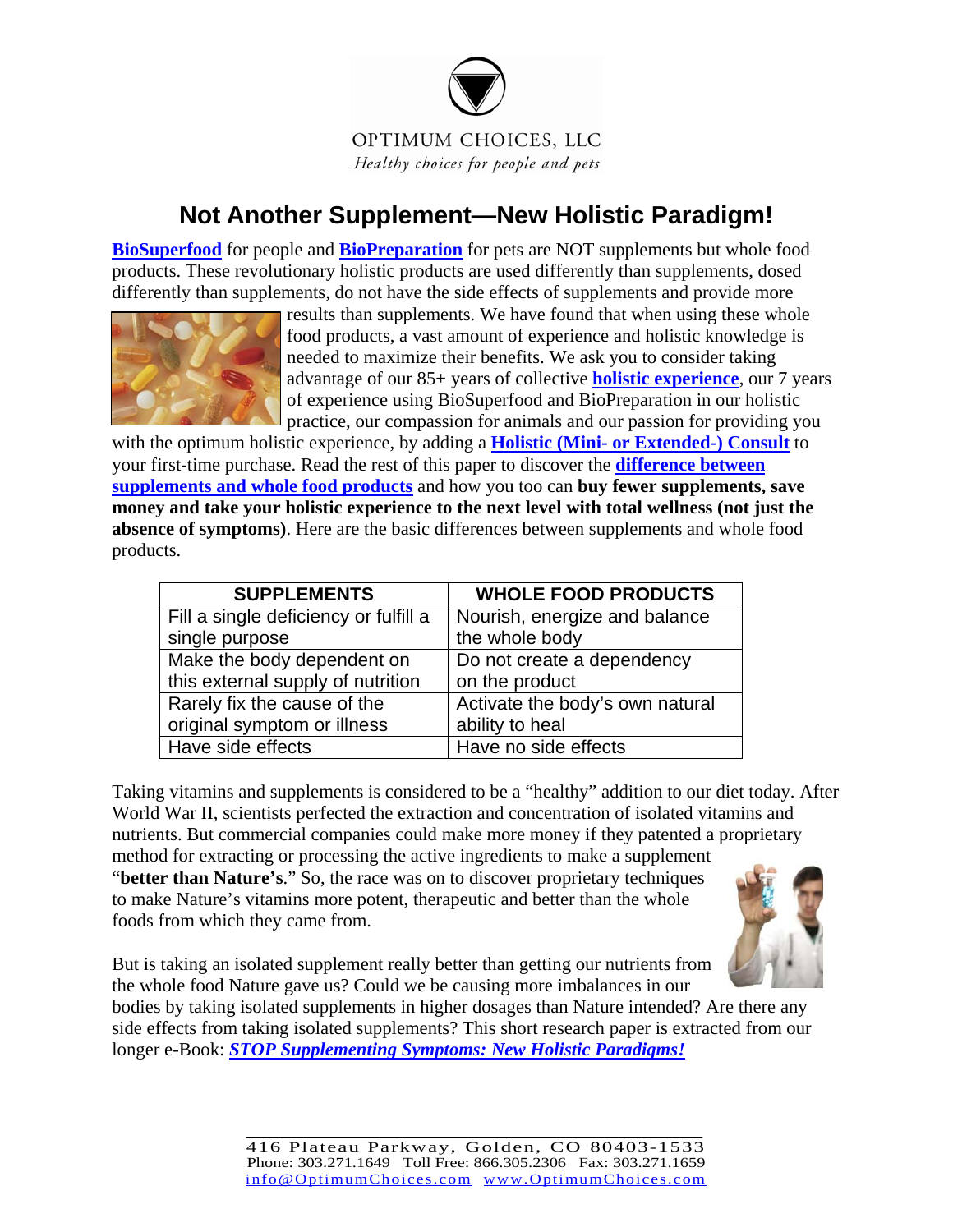#### **Nourish, energize and balance the whole body**

Whole foods were designed by Nature to supply nutrition to the whole body, not just the kidneys,



liver, heart, adrenals, thyroid, immune system, etc. Whole foods are designed to energize and balance all the body's glands, organs and body systems, not just one or two. Supplements, on the other hand, are specifically designed to fill a single deficiency or void in the diet, such as a supplemental need for more Vitamin C, digestive enzymes or calcium. Supplements are usually formulated to fulfill a single

purpose such as to improve eyesight, reduce cholesterol or boost killer T-cells to artificially improve the immune system.

To distinguish between a whole food product and an isolated supplement, ask the question: Would I use this product/supplement if I had any of these conditions: **[allergies](http://www.optimumchoices.com/Allergies.htm)**, **[diabetes](http://www.optimumchoices.com/Diabetes.htm)**, **[poor](http://www.optimumchoices.com/Irritable_bowel_disease.htm)  [digestion](http://www.optimumchoices.com/Irritable_bowel_disease.htm)**, **[high cholesterol](http://www.optimumchoices.com/testimonials.htm#cholesterol)**, **[thyroid imbalance \(hypo- or hyperthyroid\)](http://www.optimumchoices.com/Thyroid.htm)**, **[lipomas \(fatty](http://www.optimumchoices.com/Lipoma_Pets.htm)  [tumors\)](http://www.optimumchoices.com/Lipoma_Pets.htm)** or an **[auto-immune disease](http://www.optimumchoices.com/AIHA-AutoImmuneHemolyticAnemia.htm)**? If you answered, "No," or you would take seven different supplements for each of the above conditions, then what you are doing is **just supplementing the symptoms** and not taking a whole food product that would **activate the body's own natural ability to heal**.

### **Do not create a dependency on the product**

Back in the 18th century, European travelers were crossing the Atlantic Ocean to the New World. They discovered if they drank fresh lime juice they did not get scurvy (a vitamin C deficiency resulting in weakness and joint pain, internal hemorrhages causing black-and-blue marks to appear on the skin, gums hemorrhaging and becoming weak and spongy and teeth root break down where teeth loosen and eating becomes difficult and painful). That's why British sailors were called limeys. It was not until the 20th century that scientists finally isolated the beneficial nutrient in citrus fruits as vitamin C.

What is not commonly known is that by taking isolated Vitamin C in the form of an ascorbic acid supplement, one only gets rid of the symptoms of scurvy. When the ascorbic acid **[supplement is discontinued the symptoms and disease returns](http://www.optimumchoices.com/Vitamin_C.htm)**. However, if one gets Vitamin



C made from an extract of whole green peppers, not only do the symptoms disappear but the scurvy is gone when discontinued. Vitamin C in the form of a whole food product contains rutin, bioflavonoids, Vitamin E, selenium and zinc that Nature dictated are needed for Vitamin C to work optimally in our body. All these complementary compounds are present in whole food sources of Vitamin C (e.g., green peppers, oranges, rose hips, acerola cherries, algae). By eating only an isolated supplement with just ascorbic acid or by juicing an

orange and throwing away the pulp and peel, one is missing all the above necessary compounds.

To have the same effects, one generally has to increase the dosage of a supplement the more they take it or the older they get. This shows the body has an **ever increasing dependency on the supplement and the body is not healing from within**.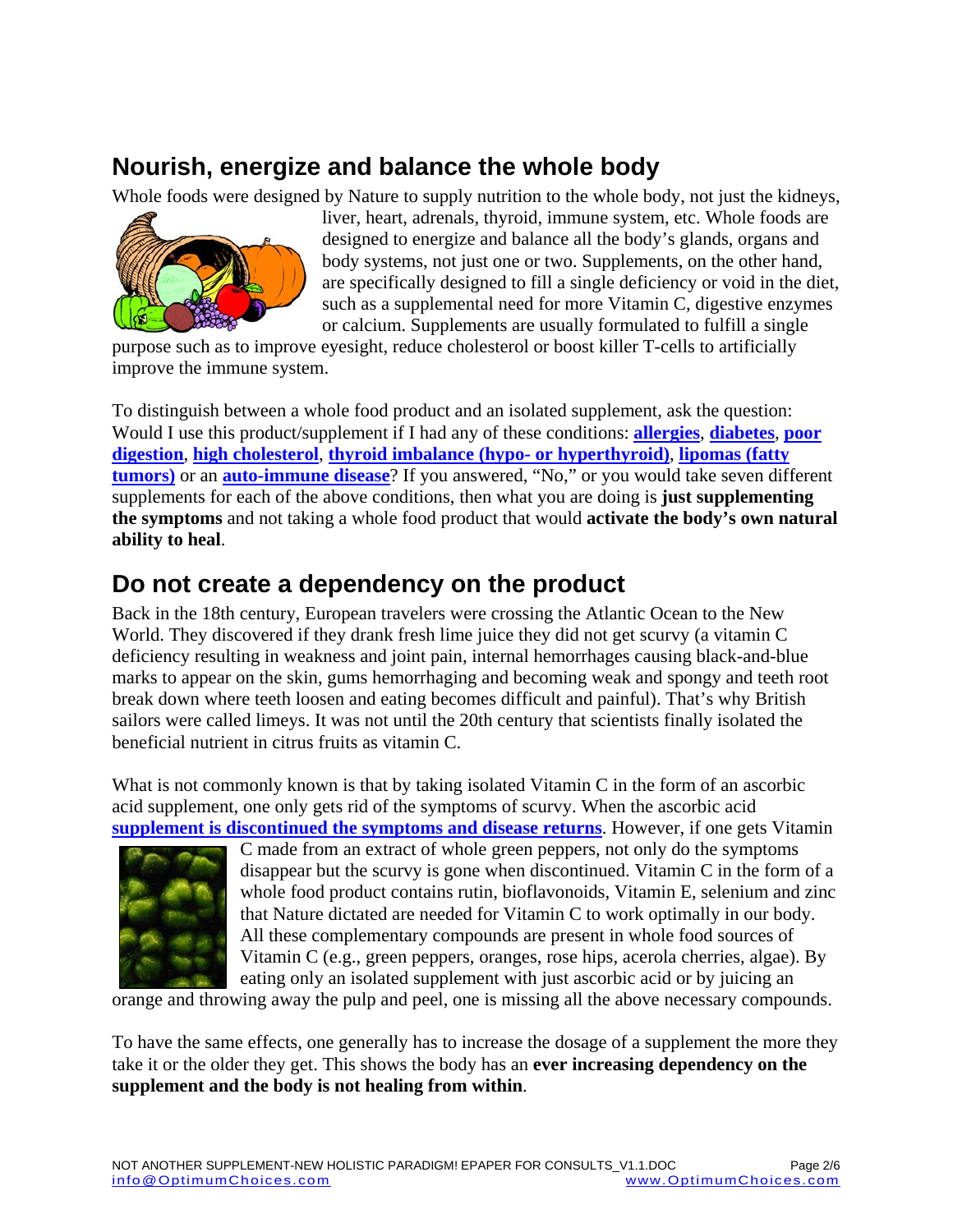# **Activate the body's own natural ability to heal**

We tell people BioSuperfood/BioPreparation will improve digestion because it contains over 4,000 live enzymes. When people look at the ingredients list and do not see the digestive



enzymes of amylase, lactase, protease, lipase, bromelain, papain, etc. they wonder how can BioSuperfood/BioPreparation help with digestion? People are conditioned by the marketing of the supplement companies to expect to see these enzyme buzzwords; otherwise, the product can not work for digestion. Let us look at the practice of supplementing with digestive enzymes.

The body is supposed to get enzymes from at least three sources: raw animal foods, live plant foods and by manufacturing its own, such as digestive enzymes produced by the pancreas. When we do not eat enough uncooked foods (heat kills enzymes) our source of live enzymes is diminished. As we get older our enzyme production decreases. If we eat too much processed food, then our bodies do not have enough raw materials (e.g., co-factors, co-enzymes, minerals, amino acids, etc.) to manufacture its own enzymes. For whatever reason, our body is not

manufacturing enough digestive enzymes, so it sends a signal to the brain, "I need more digestive enzymes." So, the body starts to look for more raw materials and increases its signal to the pancreas to produce more enzymes. Maybe you are smart enough to recognize this from your symptoms or a doctor diagnoses a lack of enzymes, so you start taking a digestive enzyme supplement with amylase, lactase, protease, lipase,



bromelain, papain, etc. Soon, the symptoms of enzyme deficiency disappear and the body sends a signal to the brain, "my enzyme deficiency has been resolved"—but has it? What have you done to make the body naturally manufacture more enzymes? Have you given it more raw materials? Have you increased the strength of the signal from the brain to the pancreas? The answer is obviously "No", so one must continue supplementing this digestive enzyme deficiency for life, frequently increasing the dosage as the body ages. A malfunctioning or stressed pancreas can result from eating too much processed food with excessive sugar and carbohydrates. Will taking digestive enzyme supplements fix a lazy malfunctioning pancreas? No. In essence, by **[supplementing the digestive enzyme deficiency](http://www.optimumchoices.com/Whole_Food_Products.htm#Why_Taking_Digestive_Enzymes_is_Not_Entirely_Holistic)** one has left a lazy pancreas and made the body dependent on the supplement for the rest of its life. Supplements, in general, do NOT awaken the body's natural ability to heal from within but create a nutritional crutch. Taking some supplements is like putting your finger in the dike to stop the water leak (remember the little Dutch boy fable?). Yes, the symptoms go away but have you holistically healed the body (the boy's finger has to remain in the dike's hole to permanently stop the water leak)?

# **Have no side effects**

Most supplements that contain high therapeutic doses have side effects. By taking isolated supplements what other imbalances have developed? Did you know **[glucosamine has the](http://www.optimumchoices.com/Whole_Food_Products.htm#Side_Effects_of_Glucosamine)  [following side effects](http://www.optimumchoices.com/Whole_Food_Products.htm#Side_Effects_of_Glucosamine)**?

∅ Glucosamine may impair insulin secretion through competitive inhibition of glucokinase in pancreatic beta cells and/or alteration of peripheral glucose uptake. Patients with diabetes should be cautious since glucosamine may affect insulin sensitivity or glucose tolerance.

(Source: Physicians Desk Reference for Non-Prescription Drugs & Supplements, 2005)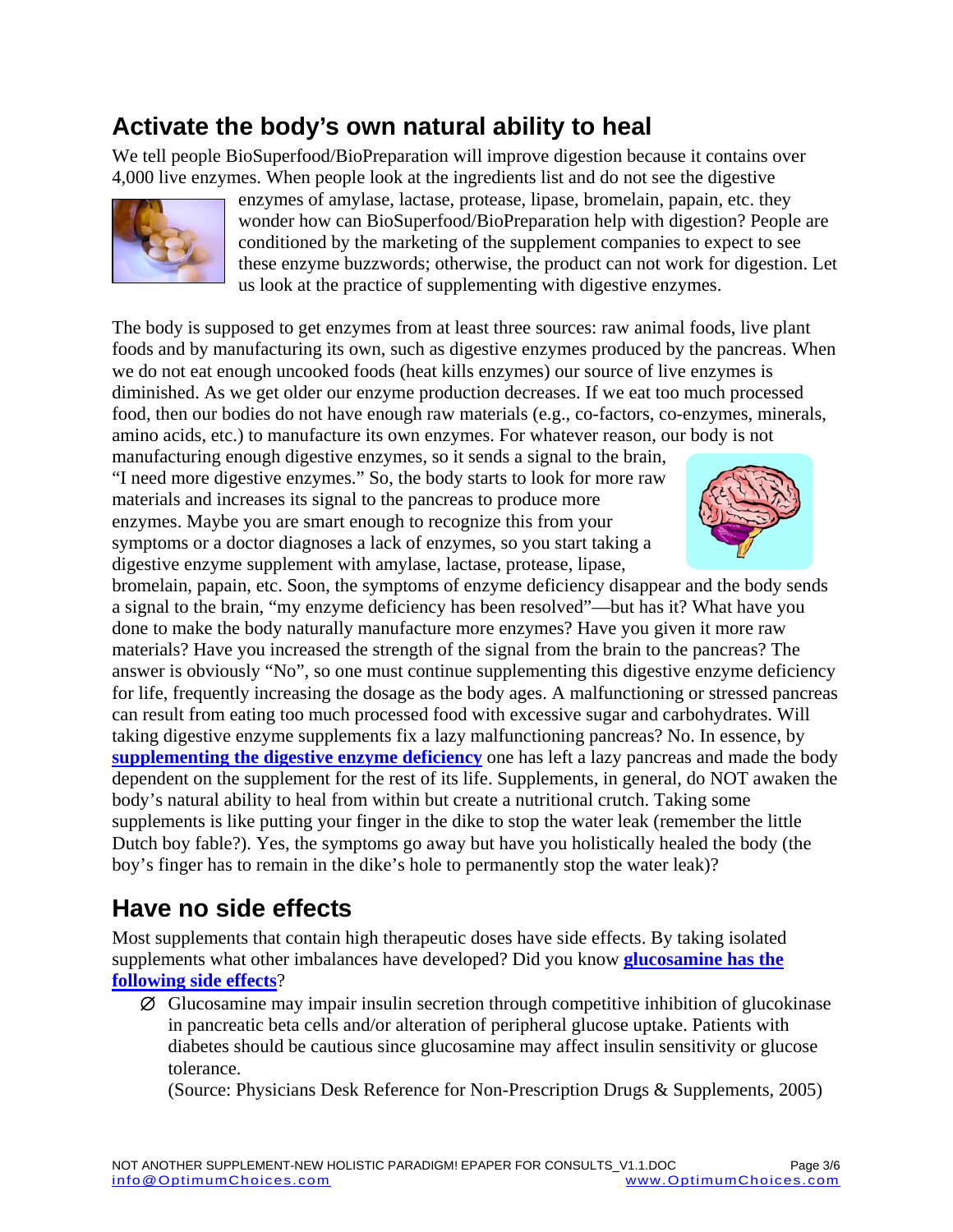∅ Glucosamine (derivative of glucose) made within your cells typically is hidden from the areas where yeast and fungi grow. Orally ingested glucosamine passes through your digestive tract and into your bloodstream where yeast lives then feed on the glucosamine. Thus, glucosamine provides yeast with a source of energy as well as an important building block for overgrowth and a flare-up of Candida symptoms. (Source: Lidtke—Maker of glucosamine-free ArthroStat)

Taking low doses of glucosamine for short periods of time is probably fine but taking high therapeutic doses of glucosamine long-term for chronic conditions could have the above side effects. While high therapeutic doses of glucosamine will not induce diabetes, it probably can push the body towards diabetes if it is already in pre-diabetic stage. Many people eat too much sugar and carbohydrates and have an overloaded or stressed pancreas. This can cause a deficiency in enzyme production. This could also create a pre-diabetic condition and they do not even know it.

# **Dosage Deception**

When scientists seek to determine the exact dosage of a nutrient needed, they do so in controlled studies. For example, if they wanted to determine the Minimum Daily Requirement (MDR) or Recommended Dietary Allowance (RDA) of Vitamin C, they would subject participants to varying doses of a Vitamin C supplement, while keeping all other variables (e.g., vitamins, food, medicine) constant. They would use isolated Vitamin C (ascorbic acid) made most often from a



synthetic source (cheaper and purer). When their study shows that 75-90 mg. are needed, everyone jumps on the bandwagon and looks for Vitamin C supplements that contain a minimum of 75 mg. Of course, if a supplement contains more (i.e.,  $100+$  mg), then it must be better and those that do not contain at least 75 mg. are inferior. Is this logic and comparison valid? From our holistic viewpoint, we say NO. The above study results would only be valid if one were to get their Vitamin C source from the exact isolated

Vitamin C supplement (most likely synthetic) in the study. Here is why the above dosage recommendations are an unintended deception.

Recent studies show the body absorbs and utilizes only 20-25% of isolated vitamins and supplements it ingests. When the source is not an isolated vitamin or supplement but a whole food product, this absorption and utilization rate increases to 90-95%. The reason is, Nature did not intend for us to eat isolated vitamins or supplements but whole foods. Modern research shows Vitamin C needs rutin, bioflavanoids, Vitamin E, selenium and zinc to work properly. But

what other complementary vitamins, minerals, amino acids and enzymes are needed to make Vitamin C work that scientists have not yet discovered? So, when one takes an isolated Vitamin C tablet (pure ascorbic acid) to boost their immune system when one has a cold, the body has to search out and even rob the rest of the dietary food and body for these complementary nutrients to make the supplemental



ascorbic acid work properly. This is why one has to take a high therapeutic dosage (e.g., 2,000- 5,000 mg) of Vitamin C to get results. So, when the minimum needed is 75-90 mg and one takes a supplement with a therapeutic dosage of 2,000 mg of Vitamin C, one gets a false sense of security that all the Vitamin C is being absorbed and utilized and all is well in the body.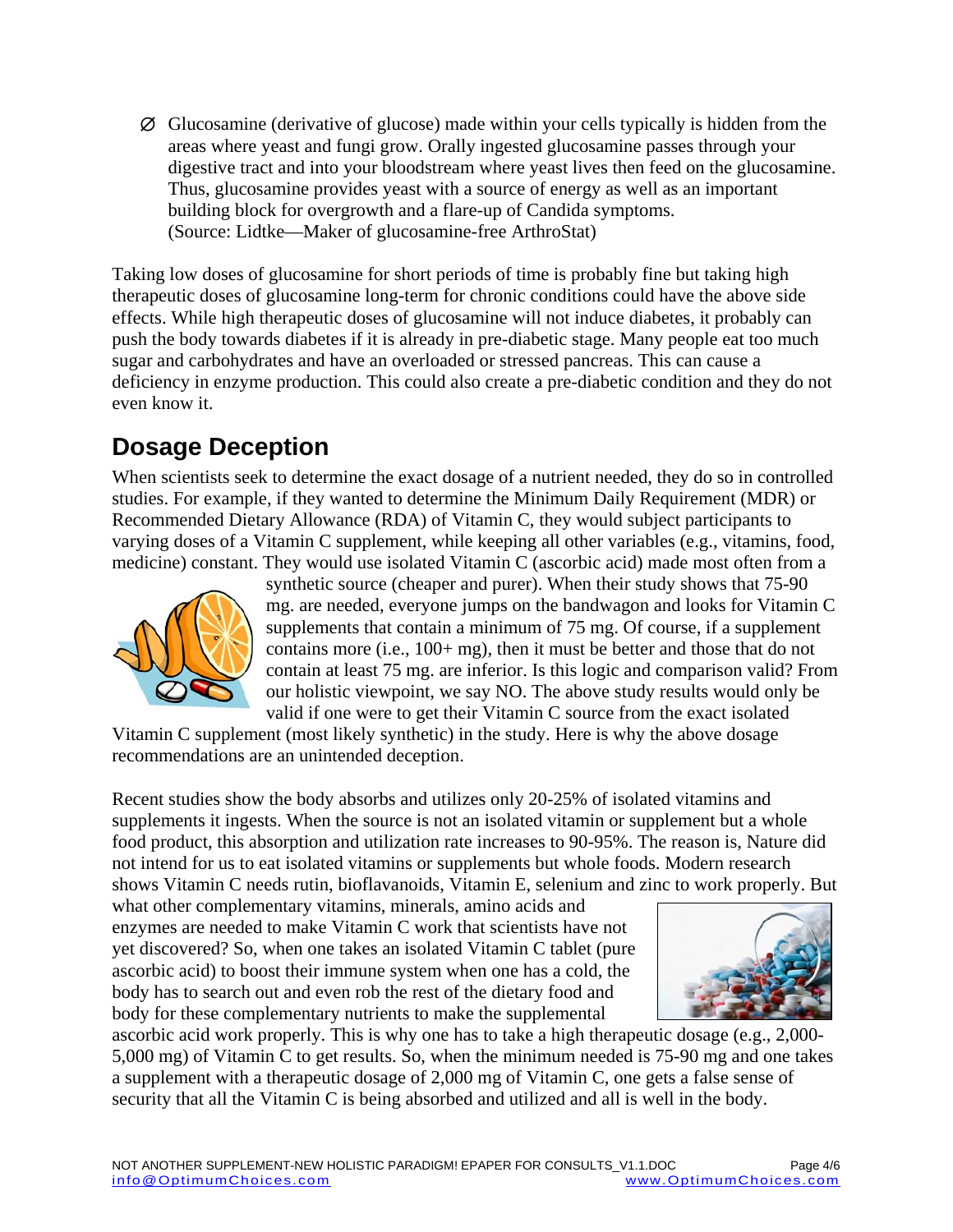When comparing the MDR, RDA or prescribed therapeutic dosages of supplements to whole foods, one must look at real results in terms of absorption and utilization in the body, not allopathically prescribed dosages according to Western medicine. For example, if one takes a 1000 mg isolated calcium supplement and multiplies by the absorption rate of 25%, one absorbs only 250 mg (1000 mg X 0.25). However, whole food products have a 90-95% absorption rate because they contain all the complementary vitamins (i.e., Vitamin D), minerals (i.e., magnesium), amino acids, enzymes, etc. that Nature dictated are needed to make calcium work. So, getting 350 mg of calcium from a whole food product will yield absorption of 333 mg (350 mg X 0.95). Since 333 mg absorption from whole foods is better than 250 mg from the isolated supplement, the whole food product containing *only* 350 mg calcium is better than an isolated calcium supplement advertising 1000 mg.

Here is a real life example of the above. It is not the allopathic, Western medical dosage that matters but the total absorption, utilization and synergy of the other 5,000 individual nutrients in BioSuperfood that make the calcium work, just like Nature intended. By taking BioSuperfood, this person experienced new shoots of calcium forming between the broken bones all from a mere 3.54 mg of calcium per (290 mg) capsule of whole food algae.

*My daughter broke her foot. A week after her cast was taken off it broke in another place just from walking. A bone density test confirmed she was at the beginning of osteoporosis and that the bones of the new break were not coming together and she would need an operation. After taking BioSuperfood for about two months she went to the doctor and the X-ray revealed her foot bones to be normal and shoots of calcium are being formed between the two bones that broke during the second break. This is really a miracle which I prayed for. —C* 

Do not be concerned with taking a certain minimum allopathic, prescribed dosage of calcium for benefits but instead, **observe the holistic results** of taking BioSuperfood based on your whole body.

# **New Holistic Paradigm**

When a healthcare practitioner prescribes a therapeutic dosage of 800 IU of Vitamin E or 2,000 mg of vitamin C, they are talking about the dosage from an isolated supplement NOT a whole food product (like BioSuperfood or BioPreparation). One cannot compare the dosage requirements determined in a laboratory for an isolated supplement, to the benefits of consuming whole food nutrients in the real world. This is like comparing apples to oranges and asking which is better. BioSuperfood/ BioPreparation are NOT supplements; therefore one's **[previous experience and results with](http://www.optimumchoices.com/January_2009.htm#Dosage_Deception)  [supplements](http://www.optimumchoices.com/January_2009.htm#Dosage_Deception) cannot be used in comparison to supplements**.

A paradigm shift must occur in order to be able to appreciate and benefit from a revolutionary product, like BioSuperfood or BioPreparation. Drugs and almost all (even "holistic") supplements consist of extracts and high concentrations of just active ingredients. The advantages are quick results



and the temporary elimination of symptoms. The disadvantages are potential side effects, a